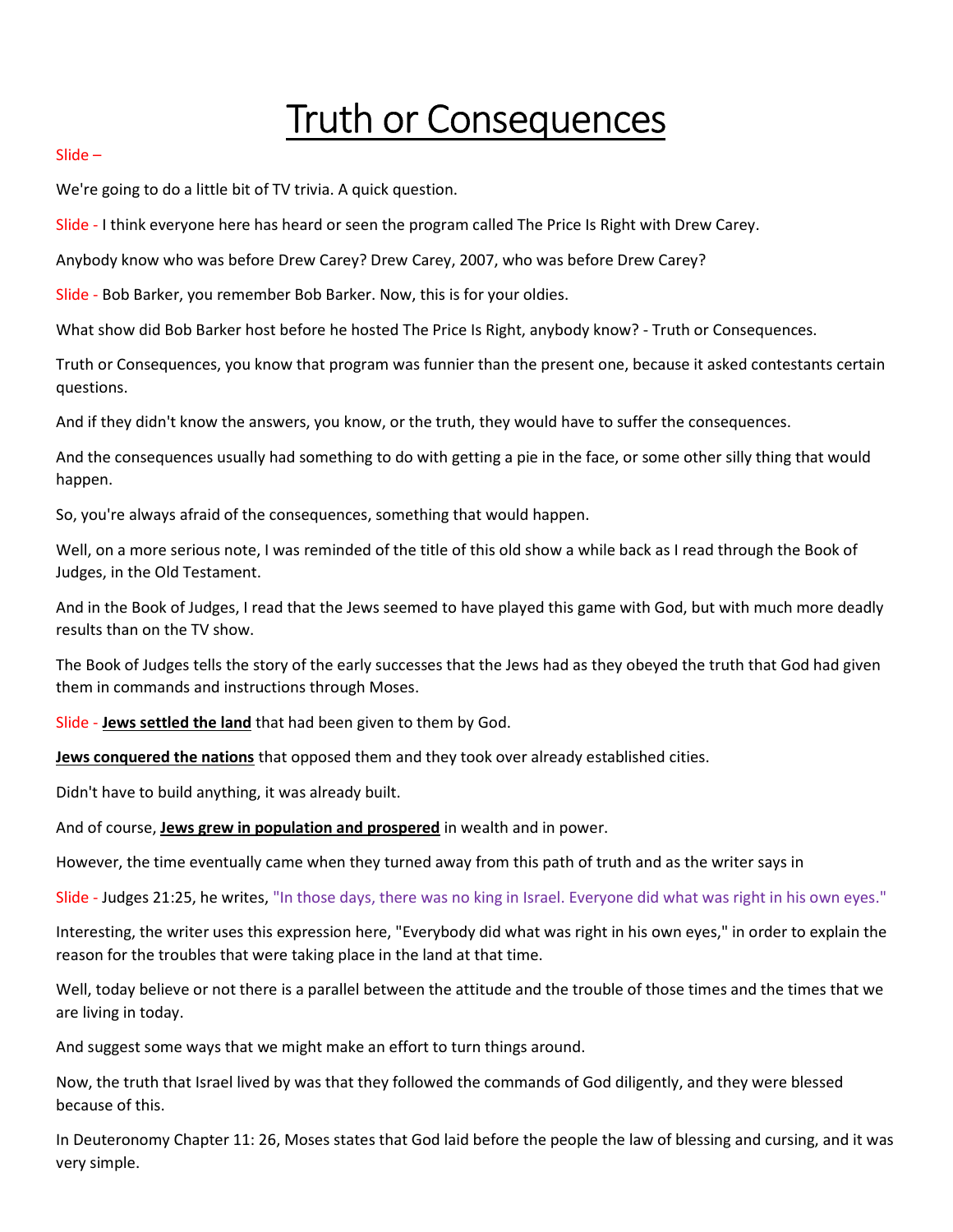Slide - If they obeyed and remained faithful to Him and to the truth, he would bless them in the land that he had given them.

But then, if they disobeyed him and followed other gods, other truths, then he would curse them. Very simple.

# That's why they called it the law of blessing and cursing. You obey me, I'll bless you.

You disobey me, I will curse you.

Well, the writer in the Book of Judges describes in part some of the consequences, or curses, that they had to endure because they wandered away from the truth.

The story of their unfaithfulness begins to unfold early in the book as Israel fails to completely obey God's command to totally wipe out the pagan tribes living in the region.

Slide - So, their first step away from God was their failure to conquer the pagan influences around them.

And I read very briefly in Chapter 1:27-28.

Slide - It says, "But Manasseh did not take possession of Beth-shean and its villages, or Taanach and its villages, or the inhabitants of Dor and its villages, or the inhabitants of Ibleam and its villages, "or the inhabitants of Megiddo and its villages.

Slide - So, the Canaanites persisted in living in that land. It came about when Israel became strong, that they put the Canaanites to forced labor, but they did not drive them out completely."

And so, the book goes on to record how God rebuked them for this failure and how this disobedience came back to haunt them as the pagan religions took root in their country and then began to seduce the Jews into idolatry.

The very reason that God had said, "You needed to wipe them out. "They will draw you in to their idolatry," and that's exactly what took place.

## Slide - Then the idolatry became rampant in their nation.

This idolatry grew until the entire nation was polluted and was nearly overthrown by the very people they had been sent to conquer, the Canaanites and the Moabites.

God saved them from being totally defeated by providing leaders, people like Deborah, for example, and Barak.

Slide - And then, we see that the *idolatry persisted* in the land.

Even though they were saved militarily, the Jews continued to practice various forms of idolatry and were punished by God for it by being overrun by neighboring armies.

For example, the Midianites, who were finally defeated by Gideon, but not before inflicting serious harm to their economy.

To the Jewish economy. Yeah people were killed and things happened, but it's their economy that took a big hit.

You see God knows how to hit and hurt a nation. You hurt them in their economy.

This cycle persists as God continuously sends leaders to bail out the Jews out of trouble with other nations as well as internal struggles for power among individuals.

Slide - And then, you have the, the final stage of this disobedience, and that is a complete moral breakdown.

Of course, one of the most attractive features of the pagan religions was their complete absence of moral standards.

I mean, they practiced human sacrifice. They included all kinds of sexual debauchery in their religious ceremonies.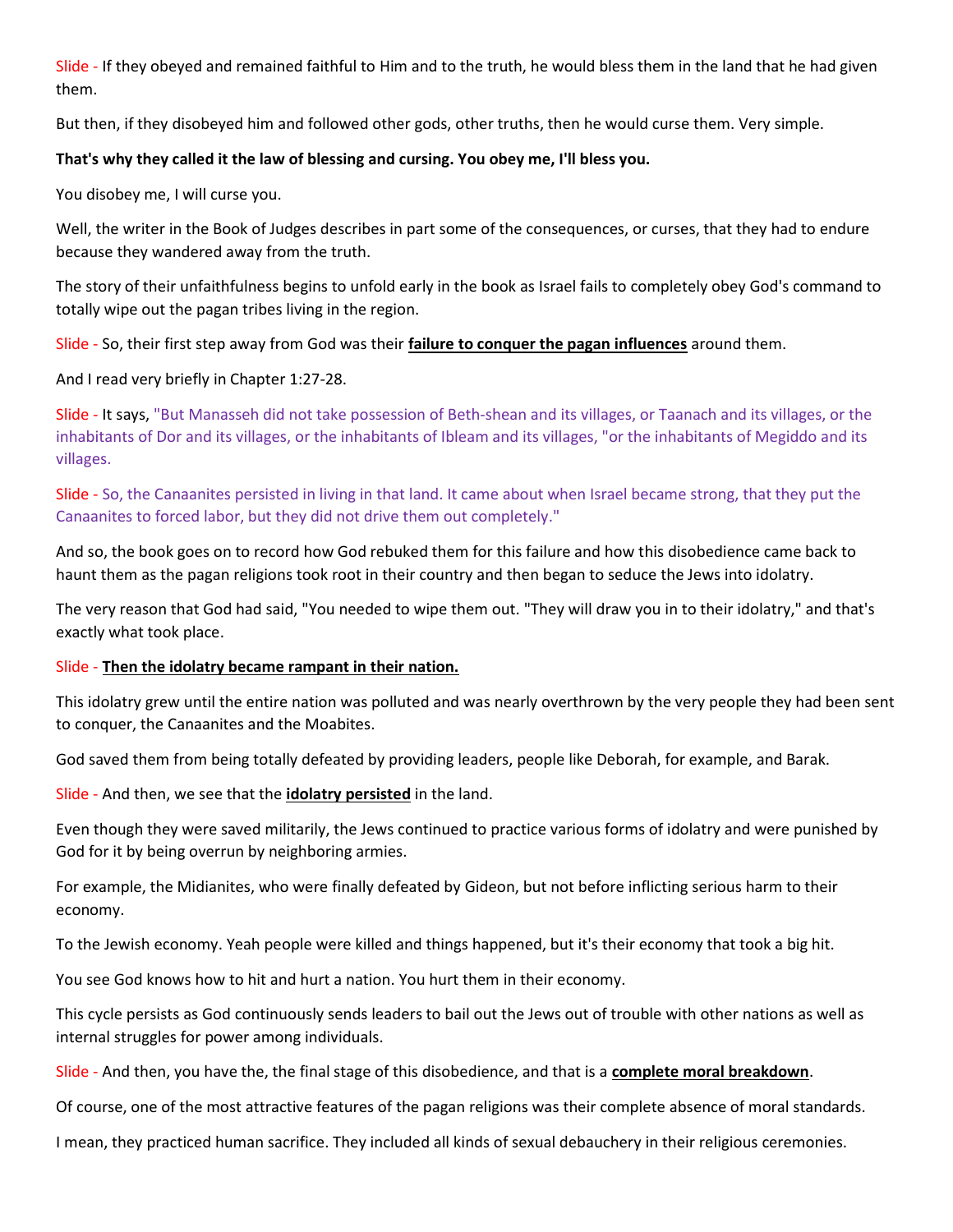It was inevitable that this lack of moral direction in religious affairs would eventually begin to bear fruit in the general conduct of the society on a day-to-day basis, and that's exactly what happened.

And so, as we read the later Chapters of the Book of Judges, we see evidence of this degradation.

Slide - We find out that they begin to invent their own religion and they have their own religious leaders.

There was rape and murder. Chapter 19 talks about this.

In Chapter 20, we see they begin to have war among themselves.

They're not fighting others; they're fighting among themselves now.

And then in Chapter 21, we see that they kidnap women to replace wives who had been killed in battle.

And so, the nation that had been freed from slavery through tremendous miracles, and they were given a rich land to inhabit, were now without unity and direction, and why?

Well first of all, they no longer obeyed God, their king, and they had no human king to lead them.

And they each had their own standard.

## They lived by their own truth and their own rules, and they sought only their own welfare.

Slide - This is why the author ends the Book of Judges with the words, "Everyone did what was right in his own eyes."

Well in many ways, our society today resembles the Jewish society of that day.

Of course, not technologically, or anything like that, but in many moral ways we do.

Now if the only way to measure success was money and wealth, our society today would be the most successful one in history.

Slide - I mean, **unemployment is below 4%** you never get to zero percent, that's impossible.

So, when you're down to 3%, 3.5%, that's almost like zero unemployment.

Our economy is better than it has been for the last 50 years.

And America is the most powerful nation in the world, and no other nation can match it.

We know that. But the wealth of a nation doesn't necessarily measure the health of a nation.

A billionaire, for example, can have a billion dollars in the bank, but if he has terminal brain cancer, that billion dollar means nothing to him.

Slide - In a book entitled "When Nations Die," author Jim Nelson Black researched the 10 greatest empires and nations in history in order to learn what were the major causes of their fall.

In every instance, he concluded that the internal immorality that they were subjected to was the major contributing factor in the decline of every great nation in history.

Isn't that amazing?

The point here, it seems to me that the Law of Blessing and Cursing is at work for all nations, because whenever any nation strays too far away from God's basic commands, they just don't continue. They don't survive.

It would seem to me that this basic lesson should not be lost on the nation that we live in today.

Slide - Yes. America is wealthy, but America is not very healthy.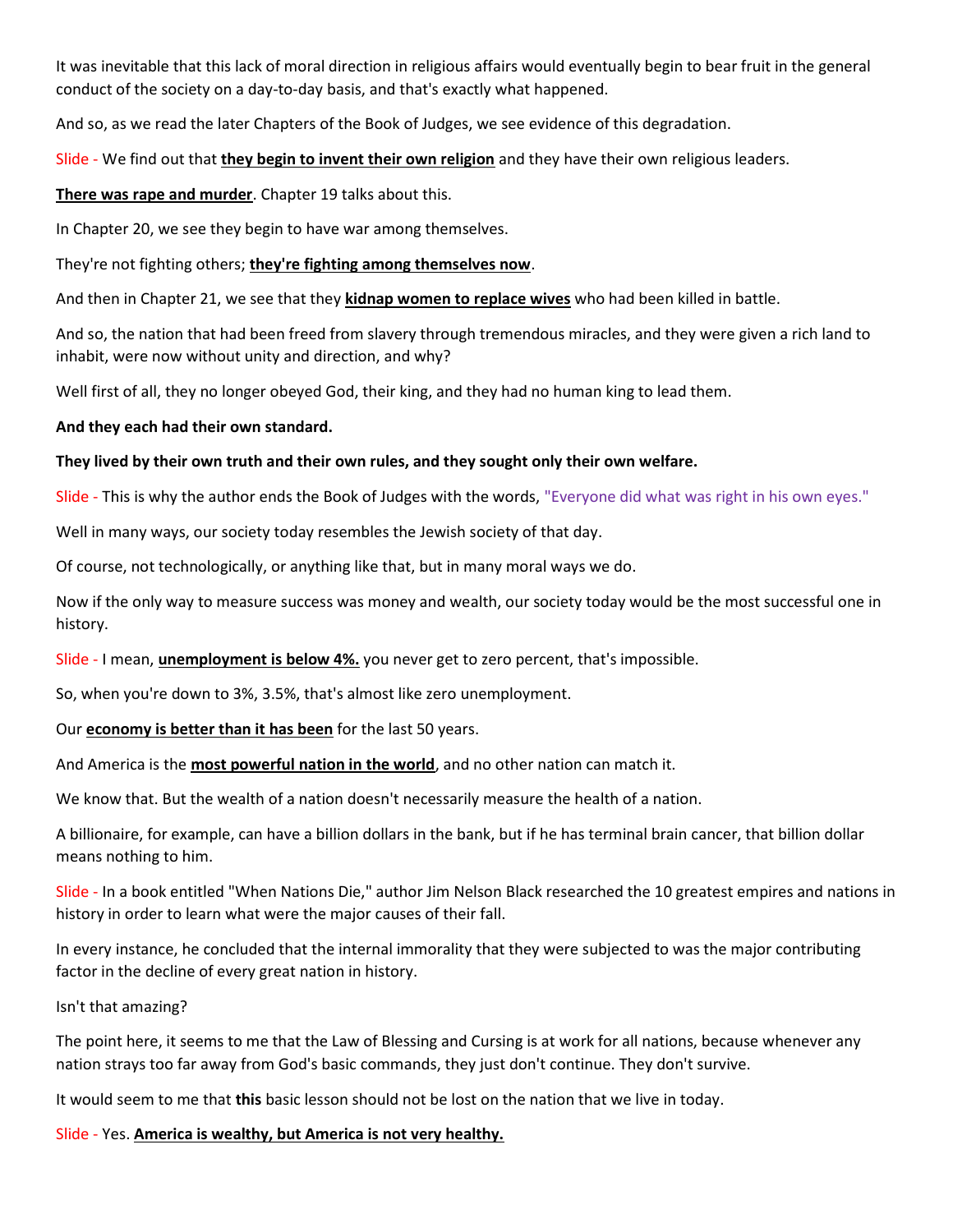If you don't believe me, note the striking similarities between our nation in 2019 and the nation of the Jews that we read about some 3,000 years ago.

Here's some similarities.

# Slide - First of all, they had immoral leadership.

Well in many ways, we have leadership today that condones and even celebrates immoral behavior.

The Jews accepted and practiced sexual immorality attached to pagan religions they were drawn to, and we on our part have leaders, I mean all kinds of leaders.

We have governors and senators and people who lead in this nation.

We have leaders who condone and actually pass laws that protect and celebrate sexual behavior that God forbids and labels as sinful and as an abomination.

Imagine, God says this sexual practice here is an abomination, and this public leader over here openly celebrates what God calls an abomination.

I mean, eventually, something's got to give.

Somebody in that situation is going to win, and somebody is going to lose, and you know what, I don't think it's God that's going to lose.

Some Jews burn their own babies as offerings to the pagan god Molek, and we find that horrifying.

And yet today, our nation aborts about 2,000 babies a day. And our laws permit it and protect it and promote it.

We have marches in the street demanding the right to kill babies.

The Jews didn't see the threat that their behavior was causing them to be under, just as the rising number of people in our country see absolutely no problem in the degradation of our moral fabric and the risk that this poses to our welfare.

It's not just that it would be nice if we were a more moral people.

I'm saying to you that it'd be a question of survival that we be a more morally responsible people.

Slide - Another similarity: relativism.

We live in a society that believes, for the major part, that says, what's good for me is okay.

Leading philosophers and educators are promoting the idea that there is no absolute right or wrong, no rules,

and no one has a right to impose their moral standards on everyone else, or anyone else.

In the United States, we live by our standard, right? Doesn't this sound a lot like Judges 21:25, where it says, "Everyone did what was right in his own eyes"?

Brothers and sisters, I'm not making this stuff up.

I mean, this sermon writes itself.

Immoral leadership and relativism as the social currency of a nation is leading this country to spiritual bankruptcy.

If you don't believe me, just look closely at what is happening around us.

# Slide - Thousands of religions and semi-religious groups have sprung up in the last century, most of which deny Christ or the authority of God's Word.

Dishonesty and duplicity in business and government as well as the court system,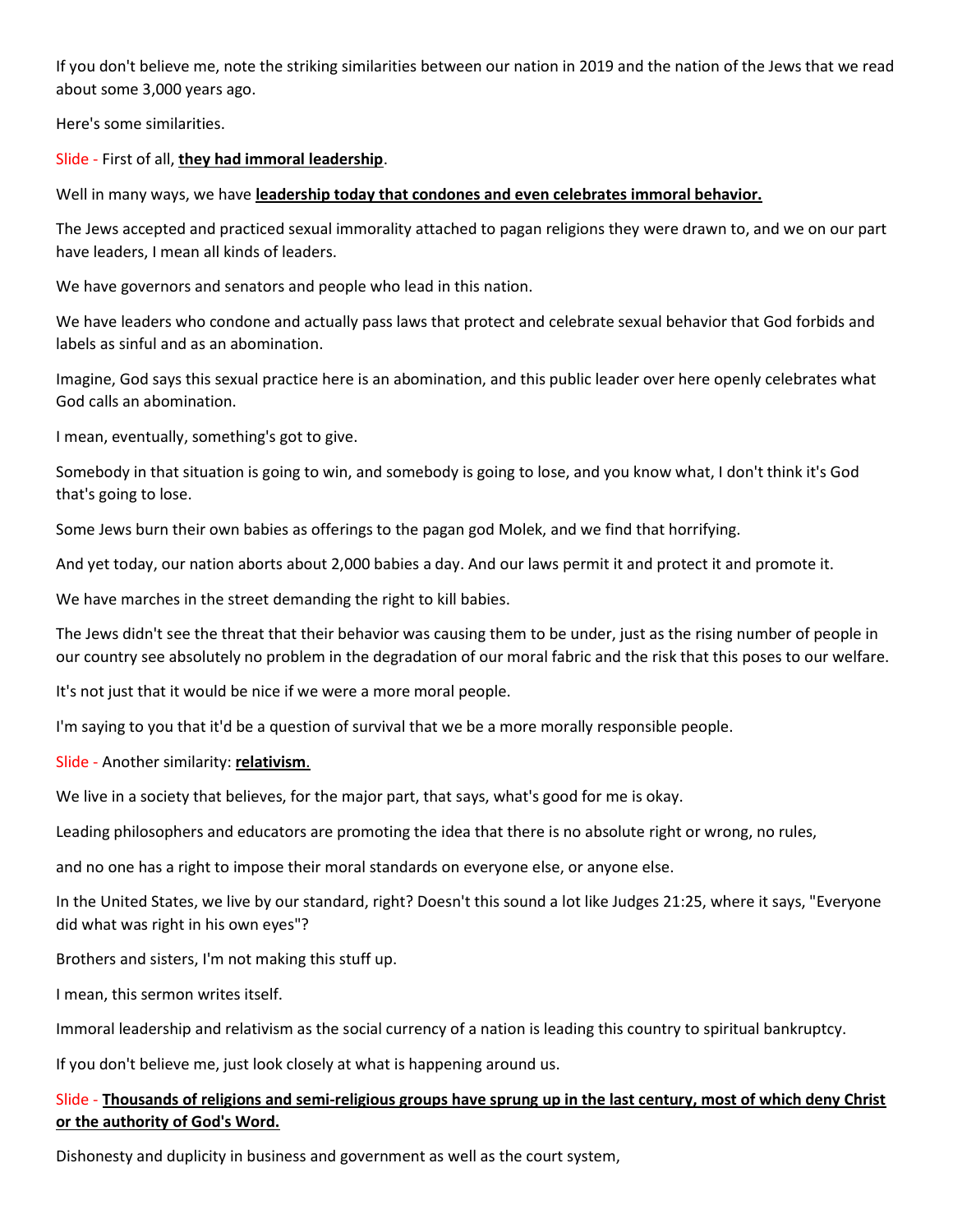That breeds contempt for the Rule of Law, which is the principle that holds this country together.

But when leaders see themselves as exempt from the Rule of Law, the breakdown of society is not far away.

Slide - **Acceptance of sexual perversity as normal**, even protected by law, has decreased our moral standards to an alltime low position.

Morality has never, ever been at a lower position in this nation than it is today.

Slide - Social strife among the races and the sexes, among families, among those who have different political ideology has created an adversarial society that has trouble living in peace even though we have the richest nation in history.

That's the irony. We are the richest nation in history, but we can't get along.

The point I'm trying to make with all of this is the following:

Slide - the failure to obey God and live accordingly to his eternal immutable principles for what is right and wrong will bring the same results in every generation whether it be the Jews 3,000 years ago or ourselves in the America of the 21st century.

Do not doubt me on that idea.

## If they fell then because of their disobedience, we can fall now for the very same reasons.

There is a solution.

There is another similarity between them and us, and that is that there is a solution to the problem, a way to avoid a downfall.

The solution, however, begins by fixing the primary errors, not by trying to wipe out the consequences.

For example, you don't wipe out poverty by giving the poor money. No, education and training is what's needed.

That's what helps eliminate poverty.

## You go to the root of the problem, not the consequences created by the problem.

The solution to our national downward turn requires a change in two areas.

## Slide - Number one, people must turn back to God.

I mean, you'd expect a preacher to say that in a sermon.

The difference here is that it's not just something that fits into a sermon.

It's something that has to happen in reality in order to avoid the disaster that we're heading towards as a society.

The God of Abraham and Isaac and Jacob and Jesus must once again be the God of the USA.

This was the salvation of the Jews, and this is the ultimate salvation of our nation as well.

We must begin the process by making Him the God of our own lives and our own laws and homes first.

We must preach the gospel and turn the people back to the Lord one at a time.

"Man are you kidding me? "We're barely 20 people on a rainy day "Floral City America.

"What difference are we going to make?" One at time, brothers and sisters, one at a time. One at a time.

We must resist every effort to remove God's honor and influence wherever and whenever we can.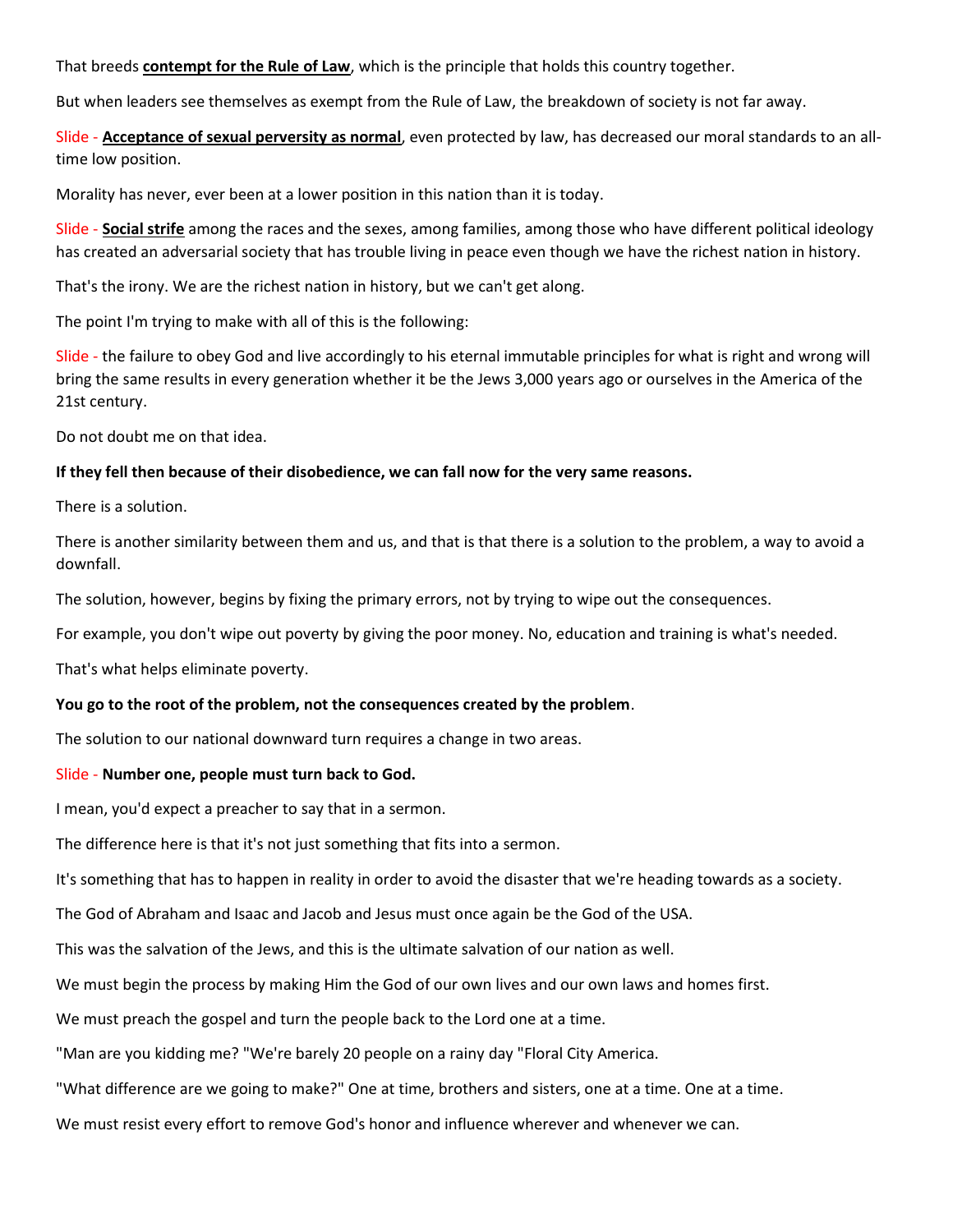Whether it be by using the ballot box or writing letters, we must not allow godless men or women to rule over our cities, our states, our schools.

The seeds for much of the immorality and disbelief that we see today were sown several hundred years ago by thinkers and writers in Europe.

In the same way, the seeds of renewed faith and obedience can be, and need to be, sown today.

The final results may not happen in your lifetime, my lifetime, but the first signs of a change may occur if you begin in your lifetime, in your own home, or in your community, or in your school.

Turning the nation to God can only be done if the people of God point the way.

If we don't do it, who else will?

Slide - The second part of the solution: establish God's Word as the standard.

It seems like a fairly simple equation, doesn't it?

Ever since prayer and the Bible have been systematically removed from homes and schools and government, there has been a gradual decline of morals.

I mean, that's a proven fact, simple observation. You have a 15-year-old kid that has never been taught, "Thou shall not kill." Never been taught that.

What does he do when he gets the notion that he's angry, he's upset, he's alone, he's fearful, he gets a gun and goes to school, and in his mind, his mind says, "Why not?"

And there's nothing in his mind that says, "Because God says thou shalt not kill.

"And you will be held accountable. His mind only says, "Why not?"

I know I'm simplifying it, but if you don't teach God's laws to children, they'll do whatever seems right in their own minds at the time.

The answer, of course, is to return God's Word to these places.

Slide - Might seem like a pipe dream, but it begins by bringing the Word back into the home.

If God's Word is to be the standard for the nation, it must first be the standard for the home.

Parents need to read it and teach it to their children, and live by its direction.

Christians must demonstrate the merits of living by God's Word as proof that it actually works.

Slide - And we need to bring the Word back to society.

We have an entire generation who have not even heard God's Word, let alone understood how to live by its standard.

We've got to get the Word out of the church building into the hearts of the people.

We need to share it with our friends and family, as well as others using even today's technology.

I mean, why is it... Why is it that an old guy standing behind a lectern simply teaching the Bible, period, no bells, no whistles, no showbiz, no flashing lights, nothing, just an old bald guy teaching the Bible chapter after chapter manages to get four million views on YouTube? 250,000 visits a month.

How does that happen? I'll tell you how that happens.

That happens because people are hungry to hear God's Word being taught in a simple fashion, period.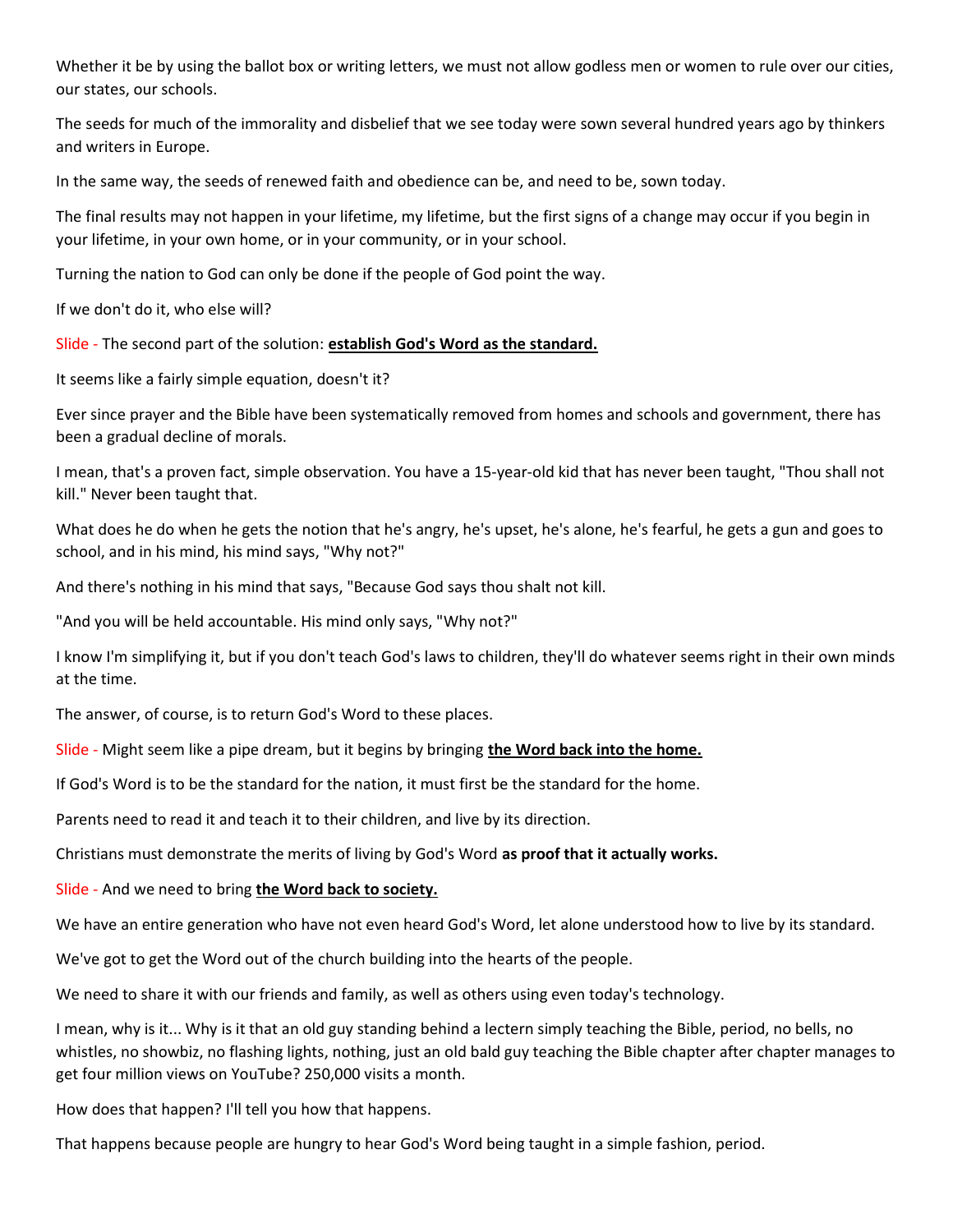Whatever method is effective so that people can hear the Word.

Why? Because the Bible says faith comes by hearing, and hearing the words of Christ, Romans 10:17.

Let society hear the Word, and use whatever influence we have to put into office from the lowest to the highest men and women who respect God's Word.

We might not be able to agree on every point that they think about the Word and we think about, of course.

I mean, you get 50 people, you'll get 50 different ideas.

But at least if we're all coming from the Word, we have an opportunity to make serious changes in our society.

## God's Word was removed by people in power who didn't believe it.

Brothers and sisters, it can be put back by electing officials who do believe it.

Many people who are against Christ, unbelievers who reject God's Word, are quick to say that Christians are harmful to society because of their faith.

Of course, they always neglect to review the record of social decline that has taken place on their watch.

How good have you done on your watch, you who do not believe in prayer, you who do not believe in God, you who do not believe in God's Word?

How much success have you had to raise up this nation morally? Not much.

# Slide - What we want to do is bring it back to the point where it is a nation who's law and personal conduct are once again based on God's Word.

Well, it's been a long lesson since we started with Bob Barker. Anybody remember the title? Truth or Consequences.

Now the reason I gave it this title is because it summarizes in three words what I've tried to explain the last half hour.

Slide - Truth or consequence, very simply, is this: if we don't live by God's truth, we will suffer the consequences.

Simple as that. Whether we are Jews living in the Middle East 3,000 years ago or Americans living in the USA in the year 2019, or even a single individual living here in Floral City, America,

the return of a nation is slow, and it requires the effort of many over a long period.

But it is possible we only have to begin with ourselves.

And the return of a person is also possible if that person realizes that today, today is the day of salvation and restoration.

So, I ask any who is here, is this the day for you? Is this the day that you face truth or consequences?

Avoid the consequences of sin and disbelief.

I encourage anyone here today to come to Christ and wash away your guilt in the waters of baptism.

Come if you need a restoration or prayer for any need, and I encourage us as a church, as individuals that make up this church, to be sensitive to the idea that within our powers of prayer and our power to share our Word, we can be an agent for change that changes this entire nation into a nation that once again is under God, not only on a coin, but under God in our hearts, and in our minds, and in our spirits.

If you need to respond to today's invitation, then I do encourage you to come forward now as James leads us in our song of encouragement.